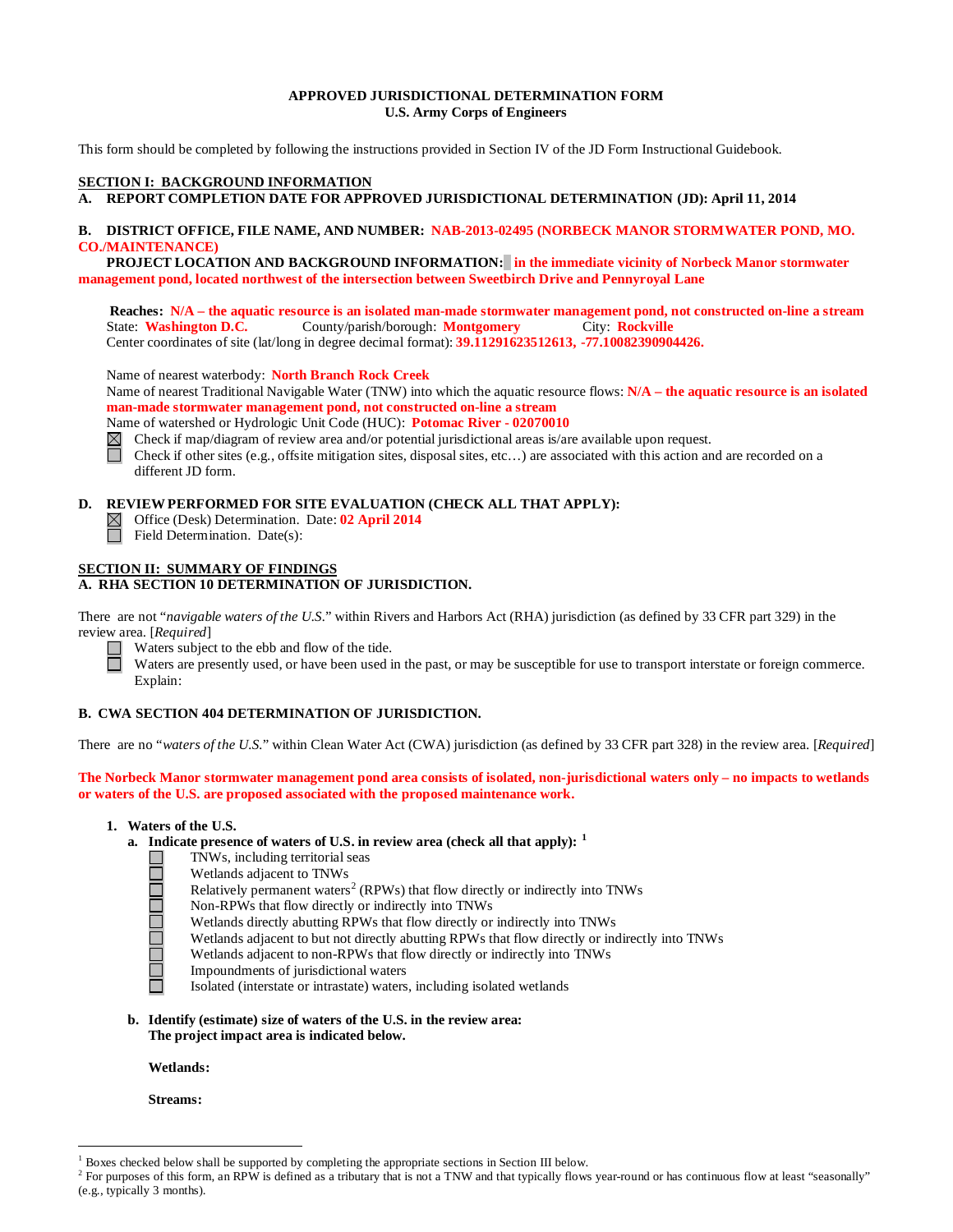- **c. Limits (boundaries) of jurisdiction based on: 1987 U.S. Army Corps of Engineers Wetlands Delineation Manual** Elevation of established OHWM (if known):.
- **2. Non-regulated waters/wetlands (check if applicable): [3](#page-1-0)**

 $\Box$ Potentially jurisdictional waters and/or wetlands were assessed within the review area and determined not to be jurisdictional. Explain:

## **SECTION III: CWA ANALYSIS**

.

#### **A. TNWs AND WETLANDS ADJACENT TO TNWs**

**The agencies will assert jurisdiction over TNWs and wetlands adjacent to TNWs. If the aquatic resource is a TNW, complete Section III.A.1 and Section III.D.1. only; if the aquatic resource is a wetland adjacent to a TNW, complete Sections III.A.1 and 2 and Section III.D.1.; otherwise, see Section III.B below**.

**1. TNW** 

Identify TNW:

Summarize rationale supporting determination:

**2. Wetland adjacent to TNW** 

Summarize rationale supporting conclusion that wetland is "adjacent":

# **B. CHARACTERISTICS OF TRIBUTARY (THAT IS NOT A TNW) AND ITS ADJACENT WETLANDS (IF ANY):**

**This section summarizes information regarding characteristics of the tributary and its adjacent wetlands, if any, and it helps determine whether or not the standards for jurisdiction established under Rapanos have been met.** 

**The agencies will assert jurisdiction over non-navigable tributaries of TNWs where the tributaries are "relatively permanent waters" (RPWs), i.e. tributaries that typically flow year-round or have continuous flow at least seasonally (e.g., typically 3 months). A wetland that directly abuts an RPW is also jurisdictional. If the aquatic resource is not a TNW, but has year-round (perennial) flow, skip to Section III.D.2. If the aquatic resource is a wetland directly abutting a tributary with perennial flow, skip to Section III.D.4.**

**A wetland that is adjacent to but that does not directly abut an RPW requires a significant nexus evaluation. Corps districts and EPA regions will include in the record any available information that documents the existence of a significant nexus between a relatively permanent tributary that is not perennial (and its adjacent wetlands if any) and a traditional navigable water, even though a significant nexus finding is not required as a matter of law.**

**If the waterbody[4](#page-1-1) is not an RPW, or a wetland directly abutting an RPW, a JD will require additional data to determine if the waterbody has a significant nexus with a TNW. If the tributary has adjacent wetlands, the significant nexus evaluation must consider the tributary in combination with all of its adjacent wetlands. This significant nexus evaluation that combines, for analytical purposes, the tributary and all of its adjacent wetlands is used whether the review area identified in the JD request is the tributary, or its adjacent wetlands, or both. If the JD covers a tributary with adjacent wetlands, complete Section III.B.1 for the tributary, Section III.B.2 for any onsite wetlands, and Section III.B.3 for all wetlands adjacent to that tributary, both onsite and offsite. The determination whether a significant nexus exists is determined in Section III.C below.**

## **1. Characteristics of non-TNWs that flow directly or indirectly into TNW**

**(i) General Area Conditions:** Watershed size:

Drainage area: Average annual rainfall: Average annual snowfall:

#### **(ii) Physical Characteristics:**

(a) Relationship with TNW:  $\Box$  Tributary flows directly into TNW. Tributary flows through tributaries before entering TNW.

Project waters are \_\_river miles from TNW.

<span id="page-1-0"></span><sup>&</sup>lt;sup>3</sup> Supporting documentation is presented in Section III.F.

<span id="page-1-1"></span><sup>&</sup>lt;sup>4</sup> Note that the Instructional Guidebook contains additional information regarding swales, ditches, washes, and erosional features generally and in the arid West.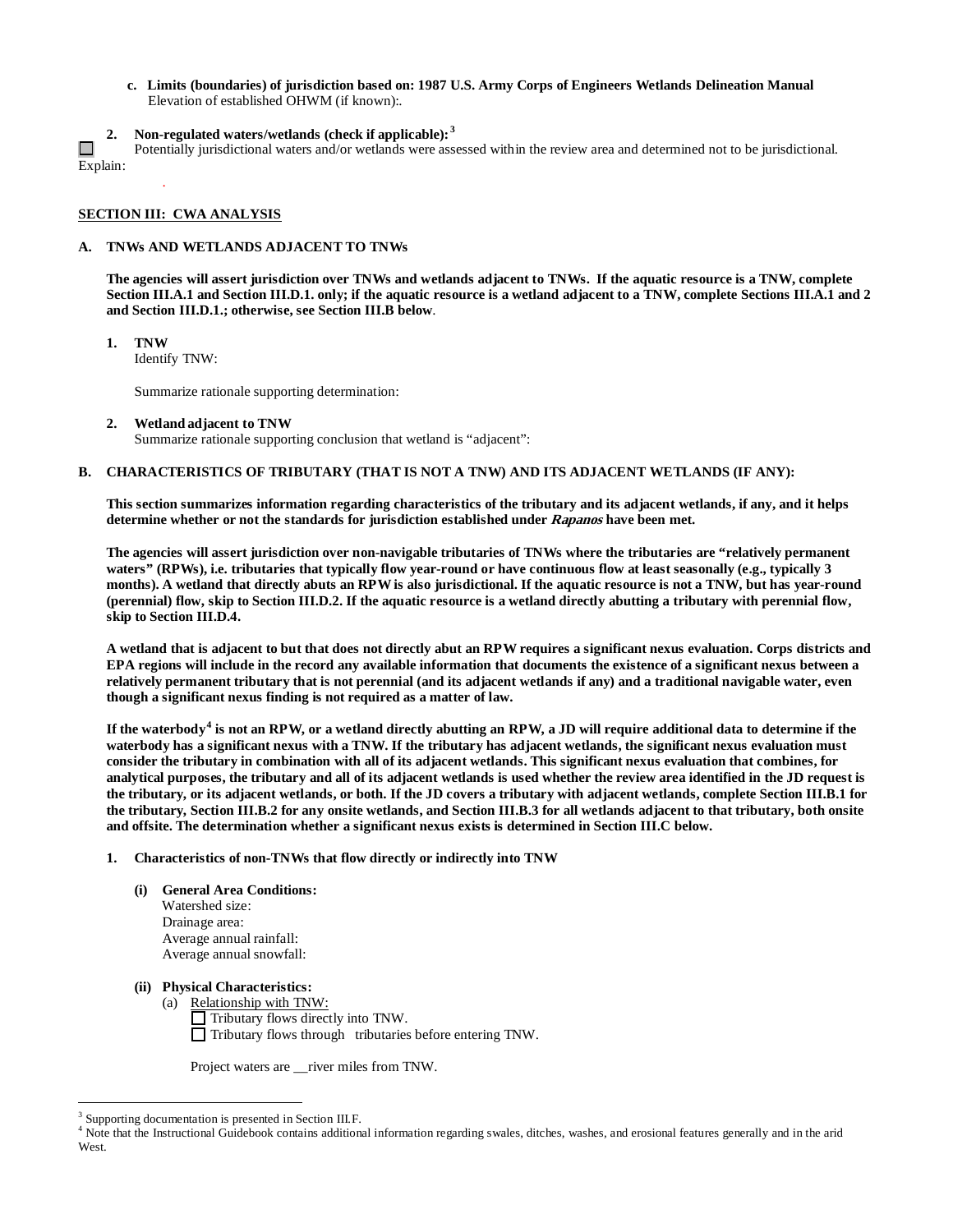(b) General Tributary Characteristics (check all that apply):<br> **Tributary** is:  $\boxtimes$  Natural **Tributary** is:

Artificial (man-made). Explain: Manipulated (man-altered). Explain:

**Tributary** properties with respect to top of bank (estimate):

Primary tributary substrate composition (check all that apply):

| $\Box$ Silts (C)       |  |
|------------------------|--|
| $\Box$ Cobbles (A,D)   |  |
| $\Box$ Bedrock         |  |
| $\Box$ Other. Explain: |  |

 $\Box$  Sands (A,C, D)  $\Box$  Concrete  $\Box$  Gravel (A,D)  $\Box$  Muck  $\Box$  Gravel (A,D) **Budden** Vegetation. Type/% cover:

Tributary condition/stability [e.g., highly eroding, sloughing banks]. Explain: Presence of run/riffle/pool complexes. Explain: Tributary geometry: Tributary gradient (approximate average slope):

 $(c)$  Flow: Tributary provides for:

Estimate average number of flow events in review area/year:

Describe flow regime:

Other information on duration and volume: Surface flow is: Characteristics:

Subsurface flow:

| Tributary has (check all that apply):<br>Bed and banks (all)<br>$\Box$ OHWM <sup>6</sup> (check all indicators that apply):<br>clear, natural line impressed on the bank<br>changes in the character of soil<br>shelving<br>vegetation matted down, bent, or absent<br>leaf litter disturbed or washed away<br>sediment deposition<br>water staining<br>other (list):<br>Discontinuous OHWM. <sup>7</sup> Explain: N/A. | the presence of litter and debris<br>destruction of terrestrial vegetation<br>the presence of wrack line<br>sediment sorting<br>scour<br>multiple observed or predicted flow events<br>abrupt change in plant community |
|-------------------------------------------------------------------------------------------------------------------------------------------------------------------------------------------------------------------------------------------------------------------------------------------------------------------------------------------------------------------------------------------------------------------------|-------------------------------------------------------------------------------------------------------------------------------------------------------------------------------------------------------------------------|
| If factors other than the OHWM were used to determine lateral extent of CWA jurisdiction (check all that apply):<br>High Tide Line indicated by:<br>oil or scum line along shore objects<br>fine shell or debris deposits (foreshore)<br>physical markings/characteristics<br>tidal gauges<br>other (list):                                                                                                             | Mean High Water Mark indicated by:<br>survey to available datum;<br>physical markings;<br>vegetation lines/changes in vegetation types.                                                                                 |

<span id="page-2-2"></span><span id="page-2-1"></span><span id="page-2-0"></span><sup>&</sup>lt;sup>5</sup> Flow route can be described by identifying, e.g., tributary a, which flows through the review area, to flow into tributary b, which then flows into TNW. <sup>6</sup>A natural or man-made discontinuity in the OHWM does not necessarily sever jurisdiction (e.g., where the stream temporarily flows underground, or where the OHWM has been removed by development or agricultural practices). Where there is a break in the OHWM that is unrelated to the waterbody's flow regime (e.g., flow over a rock outcrop or through a culvert), the agencies will look for indicators of flow above and below the break <sup>7</sup>  $7$ Ibid.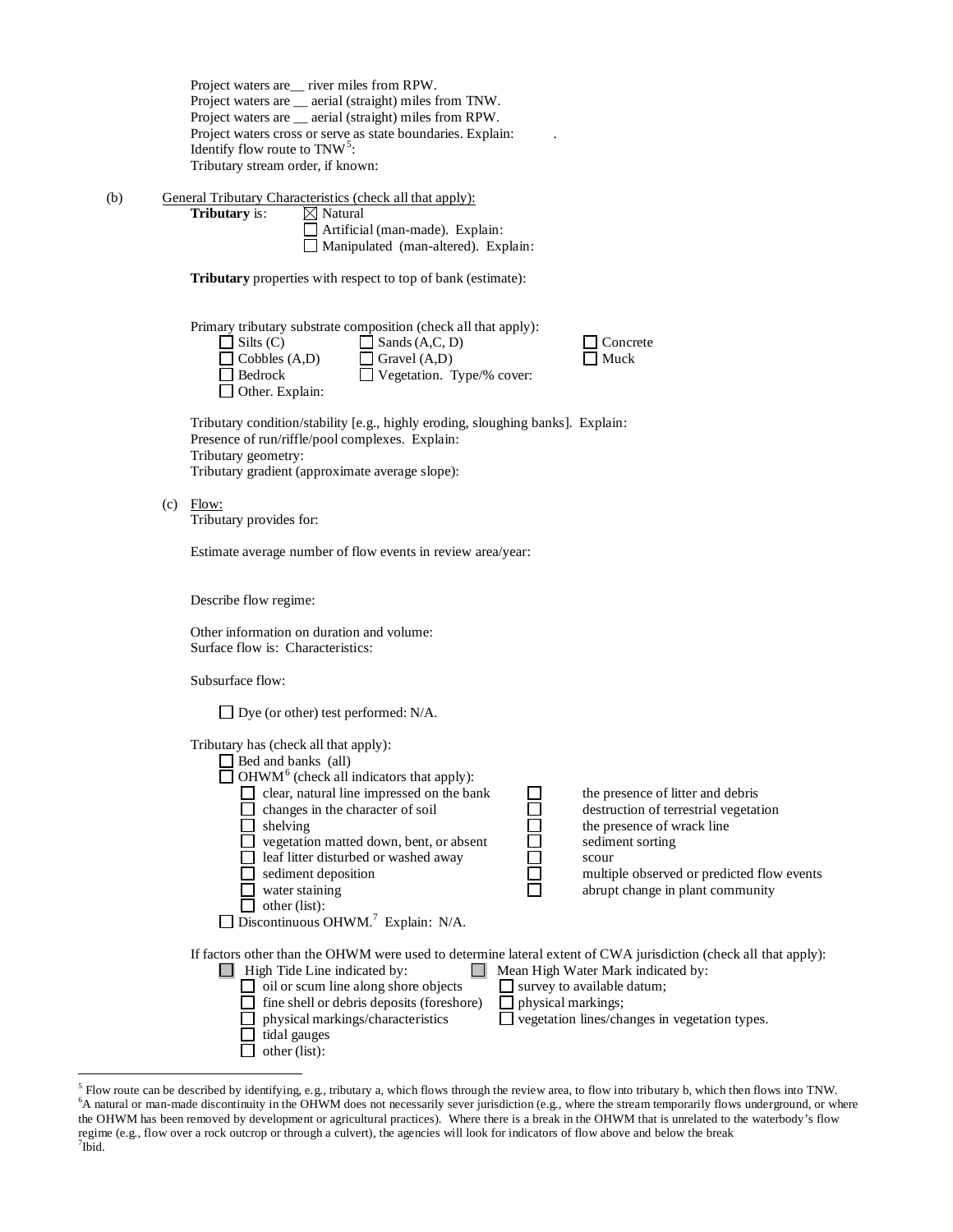#### **(iii) Chemical Characteristics:**

Characterize tributary (e.g., water color is clear, discolored, oily film; water quality; general watershed characteristics, etc.). Explain:

Identify specific pollutants, if known:

# **(iv) Biological Characteristics. Channel supports (check all that apply):**

- Riparian corridor. Characteristics (type, average width):
- Wetland fringe. Characteristics:

# $\Box$  Habitat for:

- Federally Listed species. Explain findings:
- Fish/spawn areas. Explain findings:
- $\Box$  Other environmentally-sensitive species. Explain findings:
- $\Box$  Aquatic/wildlife diversity. Explain findings:

## **2. Characteristics of wetlands adjacent to non-TNW that flow directly or indirectly into TNW**

#### **(i) Physical Characteristics:**

- (a) General Wetland Characteristics:
	- Properties:
	- Wetland size: Wetland type. Wetland quality. Explain: **Refer to Section IV.B.** Project wetlands cross or serve as state boundaries. Explain: **N/A**.
- (b) General Flow Relationship with Non-TNW: Flow is: Explain:

Surface flow is**:**  Characteristics:

Subsurface flow:Explain findings:  $\Box$  Dye (or other) test performed:

#### (c) Wetland Adjacency Determination with Non-TNW:

 $\Box$  Directly abutting

 $\hfill\Box$  <br> Not directly abutting

- Discrete wetland hydrologic connection. Explain:
- Ecological connection. Explain:
- $\Box$  Separated by berm/barrier. Explain:

## (d) Proximity (Relationship) to TNW

Project wetlands are approximately river miles from TNW. Project waters are approximately aerial (straight) miles from TNW. Flow is from: Estimate approximate location of wetland as within the floodplain.

#### **(ii) Chemical Characteristics:**

Characterize wetland system (e.g., water color is clear, brown, oil film on surface; water quality; general watershed characteristics; etc.). Explain:

Identify specific pollutants, if known:

#### **(iii) Biological Characteristics. Wetland supports (check all that apply):**

- $\Box$  Riparian buffer. Characteristics (type, average width):
- Vegetation type/percent cover. Explain:

Habitat for: П

- Federally Listed species. Explain findings:
- Fish/spawn areas. Explain findings:
- Other environmentally-sensitive species. Explain findings:
- Aquatic/wildlife diversity. Explain findings:

# **3. Characteristics of all wetlands adjacent to the tributary (if any)**

All wetland(s) being considered in the cumulative analysis:

Approximately\_\_ acres in total are being considered in the cumulative analysis.

For each wetland, specify the following: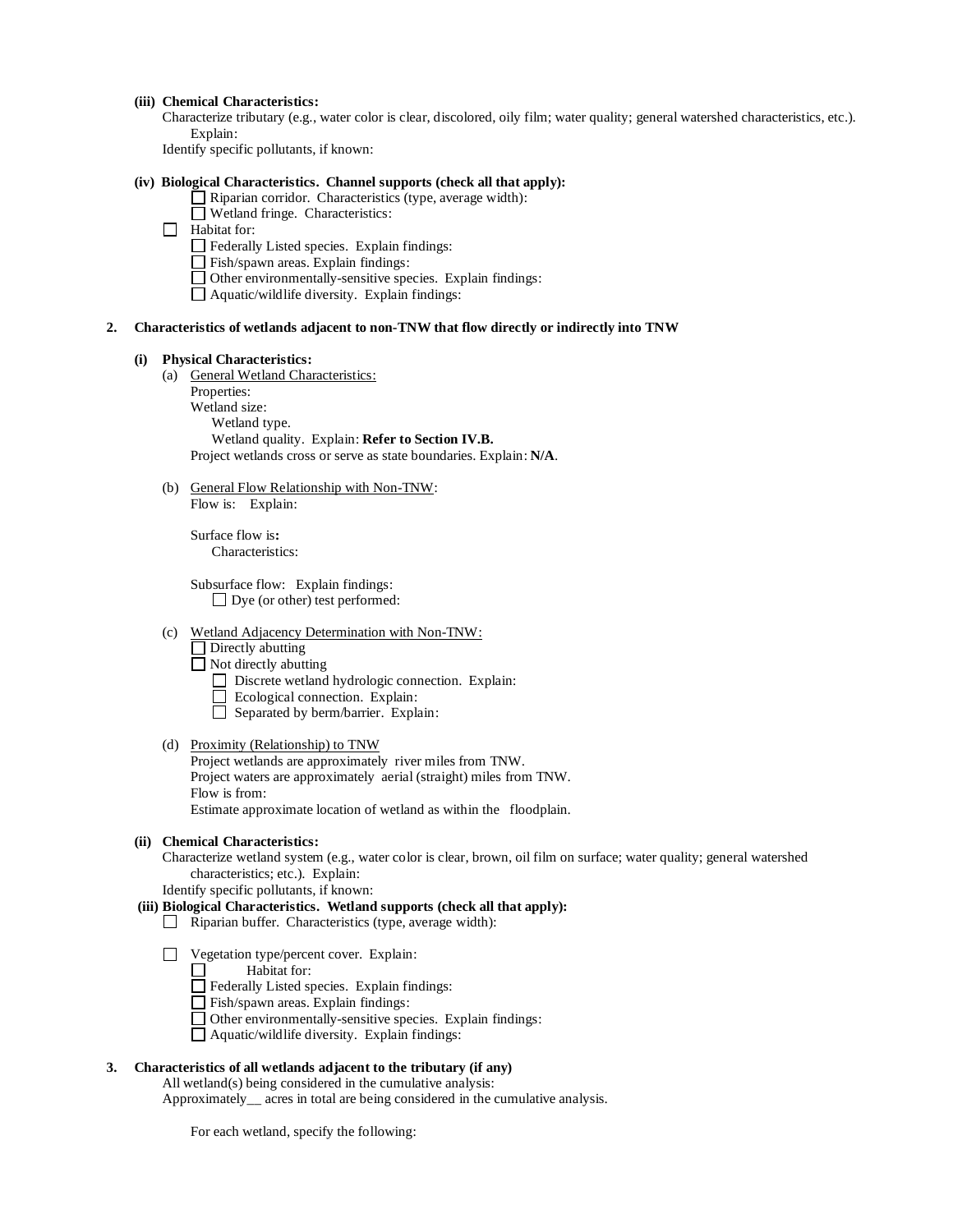Directly abuts? (Y/N) Size (in acres) Directly abuts? (Y/N) Size (in acres)

Summarize overall biological, chemical and physical functions being performed: **Refer to Section IV.B.**

# **C. SIGNIFICANT NEXUS DETERMINATION**

**A significant nexus analysis will assess the flow characteristics and functions of the tributary itself and the functions performed by any wetlands adjacent to the tributary to determine if they significantly affect the chemical, physical, and biological integrity of a TNW. For each of the following situations, a significant nexus exists if the tributary, in combination with all of its adjacent wetlands, has more than a speculative or insubstantial effect on the chemical, physical and/or biological integrity of a TNW. Considerations when evaluating significant nexus include, but are not limited to the volume, duration, and frequency of the flow of water in the tributary and its proximity to a TNW, and the functions performed by the tributary and all its adjacent wetlands. It is not appropriate to determine significant nexus based solely on any specific threshold of distance (e.g. between a tributary and its adjacent wetland or between a tributary and the TNW). Similarly, the fact an adjacent wetland lies within or outside of a floodplain is not solely determinative of significant nexus.** 

**Draw connections between the features documented and the effects on the TNW, as identified in the** *Rapanos* **Guidance and discussed in the Instructional Guidebook. Factors to consider include, for example:**

- Does the tributary, in combination with its adjacent wetlands (if any), have the capacity to carry pollutants or flood waters to TNWs, or to reduce the amount of pollutants or flood waters reaching a TNW?
- Does the tributary, in combination with its adjacent wetlands (if any), provide habitat and lifecycle support functions for fish and other species, such as feeding, nesting, spawning, or rearing young for species that are present in the TNW?
- Does the tributary, in combination with its adjacent wetlands (if any), have the capacity to transfer nutrients and organic carbon that support downstream foodwebs?
- Does the tributary, in combination with its adjacent wetlands (if any), have other relationships to the physical, chemical, or biological integrity of the TNW?

# **Note: the above list of considerations is not inclusive and other functions observed or known to occur should be documented below:**

- **1. Significant nexus findings for non-RPW that has no adjacent wetlands and flows directly or indirectly into TNWs.** Explain findings of presence or absence of significant nexus below, based on the tributary itself, then go to Section III.D:
- **2. Significant nexus findings for non-RPW and its adjacent wetlands, where the non-RPW flows directly or indirectly into TNWs.** Explain findings of presence or absence of significant nexus below, based on the tributary in combination with all of its adjacent wetlands, then go to Section III.D:

**Significant nexus findings for non-RPW that has no adjacent wetlands and flows directly or indirectly into TNWs.** Explain findings of presence or absence of significant nexus below, based on the tributary itself, then go to Section III.D:

# **D. DETERMINATIONS OF JURISDICTIONAL FINDINGS. THE SUBJECT WATERS/WETLANDS ARE (CHECK ALL THAT APPLY):**

**1. TNWs and Adjacent Wetlands.** Check all that apply and provide size estimates in review area:  $\Box$  TNWs:

Wetlands adjacent to TNWs:

**2. RPWs that flow directly or indirectly into TNWs.**

Tributaries of TNWs where tributaries typically flow year-round are jurisdictional. Provide data and rationale indicating that tributary is perennial:

Tributaries of TNW where tributaries have continuous flow "seasonally" (e.g., typically three months each year) are jurisdictional. Data supporting this conclusion is provided at Section III.B. Provide rationale indicating that tributary flows seasonally:

Provide estimates for jurisdictional waters in the review area (check all that apply):  **Tributary waters:**

□ Other non-wetland waters: acres. Identify type(s) of waters:

<span id="page-4-0"></span>**3. Non-RPWs [8](#page-4-0) that flow directly or indirectly into TNWs.**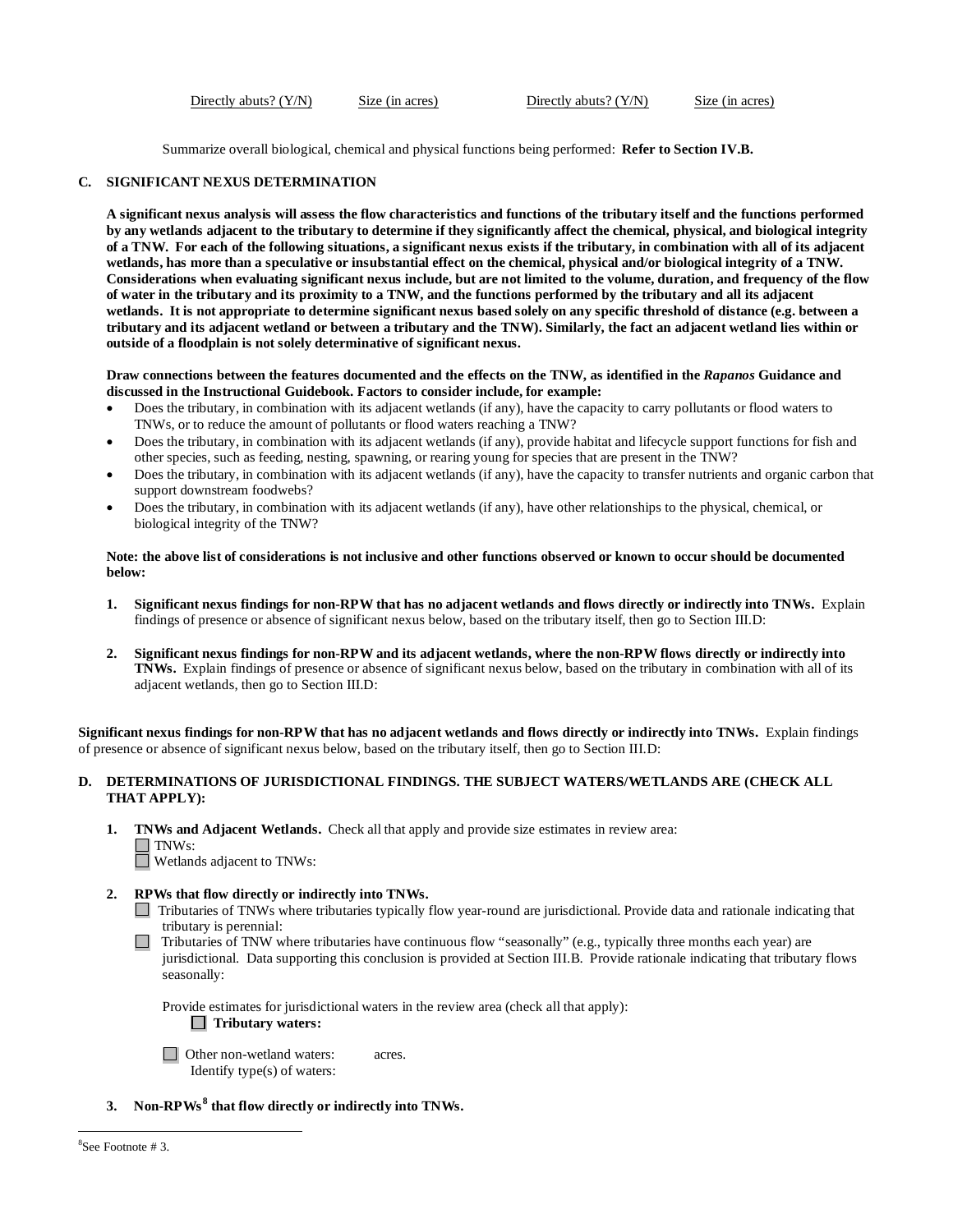Waterbody that is not a TNW or an RPW, but flows directly or indirectly into a TNW, and it has a significant nexus with a TNW is jurisdictional. Data supporting this conclusion is provided at Section III.C.

Provide estimates for jurisdictional waters within the review area (check all that apply):  **Tributary waters:**

□ Other non-wetland waters:

Identify type(s) of waters:

**4. Wetlands directly abutting an RPW that flow directly or indirectly into TNWs.** 

- Wetlands directly abut RPW and thus are jurisdictional as adjacent wetlands.
	- Wetlands directly abutting an RPW where tributaries typically flow year-round. Provide data and rationale

indicating that tributary is perennial in Section III.D.2, above.

Provide rationale indicating that wetland is directly abutting an RPW:

Wetlands directly abutting an RPW where tributaries typically flow "seasonally." Provide data indicating that tributary is seasonal in Section III.B and rationale in Section III.D.2, above. Provide rationale indicating that wetland is directly abutting an RPW:

**Provide acreage estimates for jurisdictional wetlands in the review area:**

**5. Wetlands adjacent to but not directly abutting an RPW that flow directly or indirectly into TNWs.**

 $\Box$  Wetlands that do not directly abut an RPW, but when considered in combination with the tributary to which they are adjacent and with similarly situated adjacent wetlands, have a significant nexus with a TNW are jurisidictional. Data supporting this conclusion is provided at Section III.C.

Provide acreage estimates for jurisdictional wetlands in the review area:

# **6. Wetlands adjacent to non-RPWs that flow directly or indirectly into TNWs.**

 $\Box$  Wetlands adjacent to such waters, and have when considered in combination with the tributary to which they are adjacent and with similarly situated adjacent wetlands, have a significant nexus with a TNW are jurisdictional. Data supporting this conclusion is provided at Section III.C.

Provide estimates for jurisdictional wetlands in the review area:

# **7. Impoundments of jurisdictional waters.[9](#page-5-0)**

As a general rule, the impoundment of a jurisdictional tributary remains jurisdictional.

Demonstrate that impoundment was created from "waters of the U.S.," or

- Demonstrate that water meets the criteria for one of the categories presented above (1-6), or
- $\Box$ Demonstrate that water is isolated with a nexus to commerce (see E below).

# **E. ISOLATED [INTERSTATE OR INTRA-STATE] WATERS, INCLUDING ISOLATED WETLANDS, THE USE, DEGRADATION OR DESTRUCTION OF WHICH COULD AFFECT INTERSTATE COMMERCE, INCLUDING ANY SUCH WATERS (CHECK ALL THAT APPLY):[10](#page-5-1)**

- which are or could be used by interstate or foreign travelers for recreational or other purposes.
	- from which fish or shellfish are or could be taken and sold in interstate or foreign commerce.
	- which are or could be used for industrial purposes by industries in interstate commerce.
	- Interstate isolated waters.Explain:
	- Other factors.Explain:

## **Identify water body and summarize rationale supporting determination:**

Provide estimates for jurisdictional waters in the review area (check all that apply):

- □ Tributary waters:
	- Other non-wetland waters:
	- Identify type(s) of waters:
- Wetlands:

# **F. NON-JURISDICTIONAL WATERS, INCLUDING WETLANDS (CHECK ALL THAT APPLY):**

- If potential wetlands were assessed within the review area, these areas did not meet the criteria in the 1987 Corps of Engineers Wetland Delineation Manual and/or appropriate Regional Supplements.
- Review area included isolated waters with no substantial nexus to interstate (or foreign) commerce.

<span id="page-5-0"></span> <sup>9</sup> To complete the analysis refer to the key in Section III.D.6 of the Instructional Guidebook.

<span id="page-5-1"></span><sup>&</sup>lt;sup>10</sup> Prior to asserting or declining CWA jurisdiction based solely on this category, Corps Districts will elevate the action to Corps and EPA HQ for **review consistent with the process described in the Corps/EPA** *Memorandum Regarding CWA Act Jurisdiction Following Rapanos.*